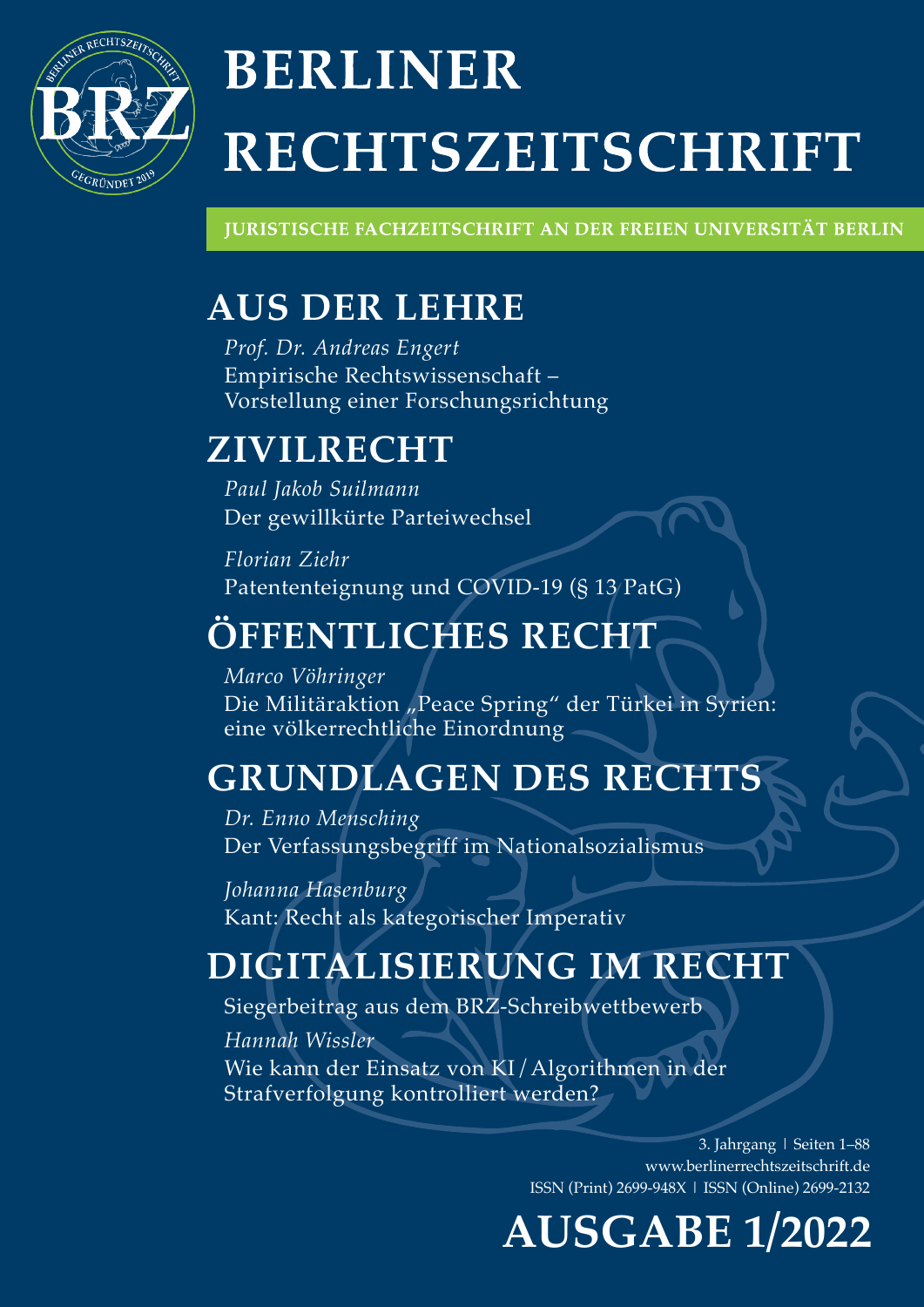### **Seiten 1–88 Jahrgang 3 · Heft 1 31. Mai 2022**

### **BERLINER<br>RECHTSZEITSCHRIFT RECHTSZEITSCHRIFT BRZ**

**Herausgeber:** Berliner Rechtszeitschrift e.V.

**Schriftleitung:** *Alexander Kloth, Yola Kretschmann, Belisa Miller, Jan Rinklake, Hendrik Schwenke, Sabrina Seikh, Hannes Weigl, Julian Westphal* **Redaktion:** *Rebecca Apel, Moritz Breckwoldt, Yeseo Choi, Leah Gölz, Magnus Habighorst, Valentina Kleinsasser, Laetizia Krigar, Lina Lautenbach, Ruth Lipka, Charles Müller, Antonia Novakovic, Lionie Offenbach, David Reichenheim, Silas Schimmel, Paula Schöber, Felix Schott, Gabriel Schrieber, Jiline Schucht, Antonia Schwarz, Linus Wendler, Utku Yilmaz*

**Wissenschaftlicher Beirat:** Univ.-Prof. Dr. *Christian Armbrüster,* Univ.-Prof. Dr. *Helmut Philipp Aust,* Prof. Dr. *Burkhard Breig,* Univ.-Prof. Dr. *Christian Calliess,* LL.M. Eur, Univ.-Prof. Dr. *Ignacio Czeguhn,* Univ.-Prof. Dr. *Kirstin Drenkhahn,* Univ.-Prof. Dr. *Katharina de la Durantaye,* LL.M. (Yale), Univ.-Prof. Dr. *Andreas Engert,* LL.M. (Univ. Chicago), Dr. *Andreas Fijal,* Univ.-Prof. Dr. *Johannes W. Flume,* Univ.- Prof. Dr. *Helmut Grothe,* Prof. Dr. *Thomas Grützner,* Univ.-Prof. Dr. *Felix Hartmann,* LL. M. (Harvard), Univ.-Prof. Dr. *Markus Heintzen,* Prof. Dr. *Peter Kreutz,* Univ.-Prof. Dr. *Heike Krieger,* Prof. Dr. *Bertram Lomfeld,* Univ.-Prof. Dr. *Cosima Möller,* Univ.-Prof. Dr. *Carsten Momsen,* Univ.-Prof. Dr. *Christine Morgenstern,* Univ.-Prof. Dr. *Olaf Muthorst,* Dr. *Hilmar Odemer,* Univ.-Prof. a. D. Dr. *Helmut Schirmer,* Univ.-Prof. Dr. *Gerhard Seher,* Dr. *Michael Sommerfeld,* Prof. Dr. *Maik Wolf,* Prof. Dr. *Johanna Wolff,* LL.M. eur. (KCL)

### **EDITORIAL**

### **Student-Led Law Journals in the US (and Beyond?)**

The American approach to publishing legal scholarship is distinct from most other fields. Indeed, most (or nearly all) academic fields follow the traditional approach to journal publication: Individual pieces written by scholars are submitted for peer-review, and, if accepted, published following recommended revisions. Yet if the unknowing observer were to peruse the masthead of nearly any American legal journal, they would not find the usual prestige-laden titles of academics common in most fields. In their place? Mere law students. While opposing fields (and at times even the legal field itself) may disagree with this amateurish supervision, this contrarian approach has lasted because its benefits permeate the legal system in its entirety. Namely, these benefits can be categorized into accessibility, evolution of legal thought, and professional development.

First, the student-led approach makes legal academia more accessible. Since participation on journals is seen as a hallmark of the American law school experience, law journals and reviews are common at nearly every institution. As an example, there are 13 separate student-led journals at my institution, each holding numerous slots for article publication with subjects ranging from labor law to intersectional gender studies. This range of publication opportunities has only increased in recent decades through the expansion of online publishing. As a result, more academic concepts are disseminated from broader points of view. At the Berkeley Business Law Journal (BBLJ) we have encouraged diverse perspectives by publishing articles from international and domestic sources alike, with authors from a variety of legal backgrounds. For those authors who seek to advance their standing in legal academia, the system rewards (or, more accurately, requires) frequent publication for career advancement. By relying on students to oversee scholarship publication, legal academia reduces the barriers to both publication and career progression for scholars, allowing for more diverse perspectives to be featured both in journals and on faculties.

Second, student-led journals play a significant role in advancing developments in legal thought, and, as a result, American jurisprudence. In an aspirational sense, the same law students that will lead the legal field in the decades to come can begin making an impact today. Taken more realistically, students are able to decide which legal ideas to promote (or impede) by their publication decisions. Additionally, these editorial staffs play a role in determining the language that is deemed acceptable within legal academia via their editorial suggestions and discretion. Even in a legal system reticent to change, recent years have seen journals adopt increasingly inclusive language through their publication power. Of course, these same advancements could also be experienced with a traditional approach to academic journal leadership, and much of legal academia still falls